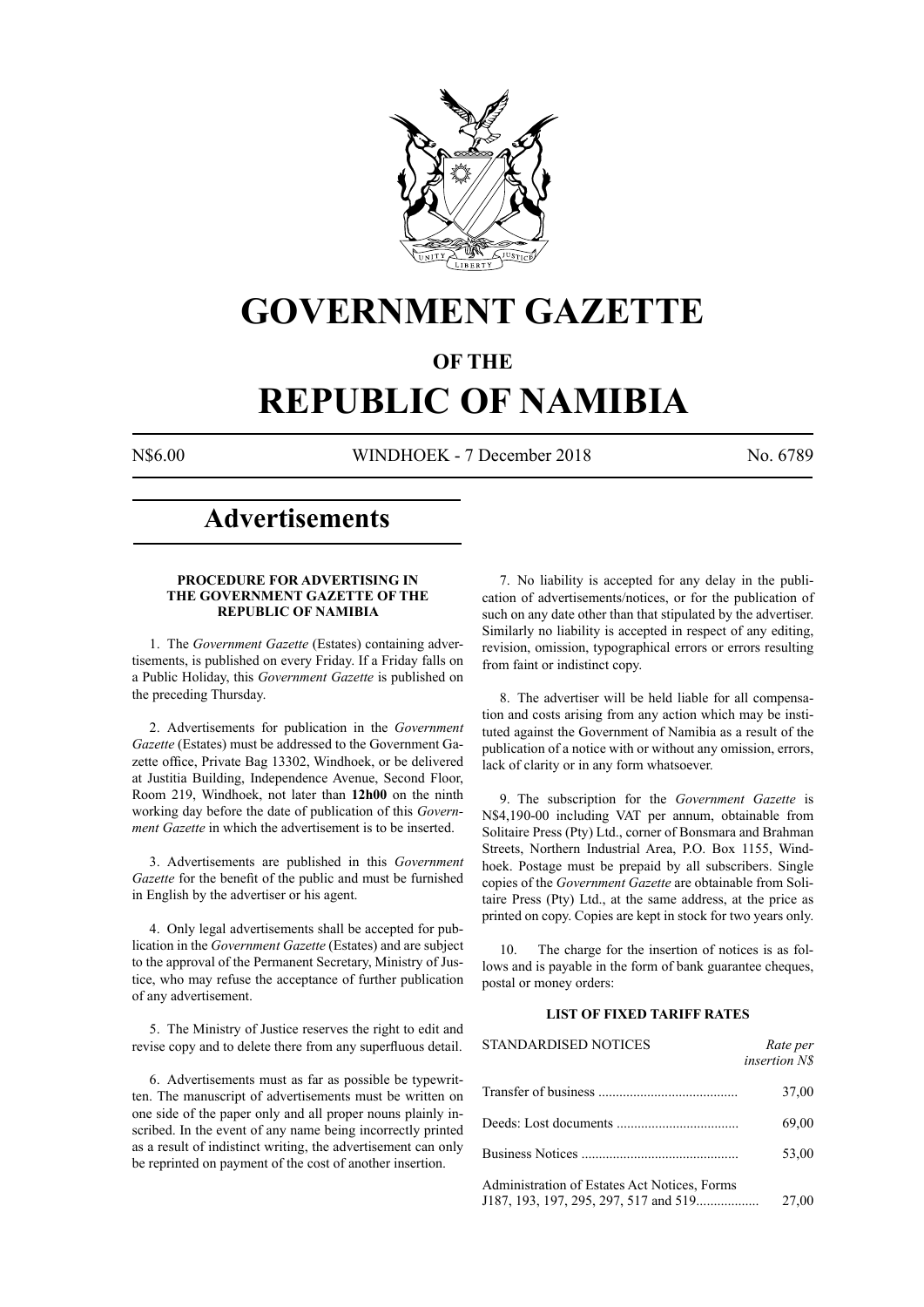| Insolvency Act and Companies Act Notices:                                                                                                                                                               | 48,00  |
|---------------------------------------------------------------------------------------------------------------------------------------------------------------------------------------------------------|--------|
| N.B. Forms 2 and 6 additional statements according<br>to word count table, added to the basic tariff.                                                                                                   | 333,00 |
| Naturalisation notices (including a reprint for the                                                                                                                                                     | 27,00  |
| Unclaimed moneys - only in the Government<br>Gazette, closing date 15 January (per entry of                                                                                                             | 13,00  |
|                                                                                                                                                                                                         | 53,00  |
|                                                                                                                                                                                                         | 27,00  |
| NON-STANDARDISED NOTICES                                                                                                                                                                                |        |
| Company notices:                                                                                                                                                                                        |        |
| Short notices: Meetings, resolutions, offers of<br>compromise, conversions of companies, voluntary<br>windings-up, etc.: closing of members' registers<br>for transfer and/or declarations of dividends | 120,00 |
| Declaration of dividends with profit statements,                                                                                                                                                        | 267,00 |
| Long notices: Transfers, changes in respect of<br>shares or capital, redemptions, resolutions,                                                                                                          | 373,00 |
|                                                                                                                                                                                                         | 120,50 |

### **FORM J 187**

### **LIQUIDATION AND DISTRIBUTION ACCOUNTS IN DECEASED ESTATES LYING FOR INSPECTION**

In terms of section 35(5) of Act 66 of 1965, notice is hereby given that copies of the liquidation and distribution accounts (first and final, unless otherwise stated) in the estates specified below will be open for the inspection of all persons interested therein for a period of 21 days (or shorter or longer if specially stated) from the date specified or from the date of publication hereof, whichever may be the later, and at the offices of the Master and Magistrate as stated.

Should no objection thereto be lodged with the Master concerned during the specified period, the executor will proceed to make payments in accordance with the accounts.

1710/2015 CLOETE Johannes Marthinus, 40081- 900511, Windhoek. Windhoek. Bank Windhoek Limited, Trust Department, P.O. Box 15, Windhoek.

947/2018 NAGEL Deon Wilhelm, 66090300411, Kwameh Nkrumah No. 1224, Oshakati. Marionet Nagel, 68031810079. Oshakati. Windhoek. FNB Fiduciary Namibia (Pty) Ltd, P.O. Box 448, Windhoek, Namibia.

839/2018 OBERHOLZER Jan Aderiaan, 4303090- 0096, South Africa. Windhoek. Windhoek. FNB Fiduciary Namibia (Pty) Ltd, P.O. Box 448, Windhoek, Namibia.

256/2014 KALIMBA Hanna, 77050200182, Erf 2165, Goreangab Dam, Windhoek. Johannes Tuutaleni Kalimba, 79060310594. Windhoek. Windhoek. FNB Fiduciary Namibia (Pty) Ltd, P.O. Box 448, Windhoek, Namibia.

| 80,00                                      |
|--------------------------------------------|
| 120,00                                     |
| SALES IN EXECUTION AND OTHER PUBLIC SALES: |
| 207,00                                     |
|                                            |
| 69,00                                      |
| 171,00                                     |
| 253,00                                     |
|                                            |

### ORDERS OF THE COURT

| Provisional and final liquidations or                  |        |
|--------------------------------------------------------|--------|
|                                                        | 157,00 |
| Reduction of change in capital mergers, offers         |        |
|                                                        | 373,00 |
| Judicial managements, <i>curator bonis</i> and similar |        |
|                                                        | 373,00 |
|                                                        | 48,00  |
| Supersession and discharge of petitions $(1.158)$ .    | 40,00  |
|                                                        |        |

11. The charge for the insertion of advertisements other than the notices mentioned in paragraph 10 is at the rate of N\$13,00 per cm double column. (Fractions of a cm must be calculated as a cm).

12. No advertisements shall be inserted unless the charge is prepaid. Cheques, drafts, postal or money orders must be made payable to the Ministry of Justice, Private Bag 13302, Windhoek.

194/2018 NANYENI-NYAU Anna Selma, 66051- 400745, Erf No. 4780, Ongwediva. Oshakati. Windhoek. FNB Fiduciary Namibia (Pty) Ltd, P.O. Box 448, Windhoek, Namibia.

821/2018 NYAU Moses, Erf No. 4780, Ongwediva. Oshakati. Windhoek. FNB Fiduciary Namibia (Pty) Ltd, P.O. Box 448, Windhoek, Namibia.

2003/2017 SALOMO Sadrag, 63110800837, Okatope Village, Ohangwena, Namibia. Rosalia Ndaikile, 63101- 900719. Ohangwena. Windhoek. Dr. Weder, Kauta & Hoveka Inc., 3rd Floor, WKH House, Jan Jonker Road, Ausspannplatz, P.O. Box 864, Windhoek, Namibia.

1541/2015 LOUW Magarete Elizabeth, 55090- 600929, Erf No. 1701, Otjiwarongo, Namibia. Otjiwarongo. Windhoek. Dr. Weder, Kauta & Hoveka Inc., 3rd Floor, WKH House, Jan Jonker Road, Ausspannplatz, P.O. Box 864, Windhoek, Namibia.

1115/2018 LOMBAARDT Frank George David, 34110300185, Erf No. 3889, Hosea Kutako Drive, Windhoek. Windhoek. Windhoek. Dr. Weder, Kauta & Hoveka Inc., 3rd Floor, WKH House, Jan Jonker Road, Ausspannplatz, P.O. Box 864, Windhoek, Namibia.

841/2018 SHUMBA Maria, 20071700188, P.O. Box 2032, Walvis Bay, Republic of Namibia. Oshakati. Windhoek. Dr. Weder, Kauta & Hoveka Incorporated, Shop 27, Oshana Mall, Ongwediva, Private Bag 3725, Ongwediva, Republic of Namibia.

755/2018 KAFITA Titus Tuhafeni, 53022700339, P.O. Box 2260, Oshikango. Selma Ndinelao Kafita, 5608- 0800144. Eenhana. Windhoek. Dr. Weder, Kauta & Hoveka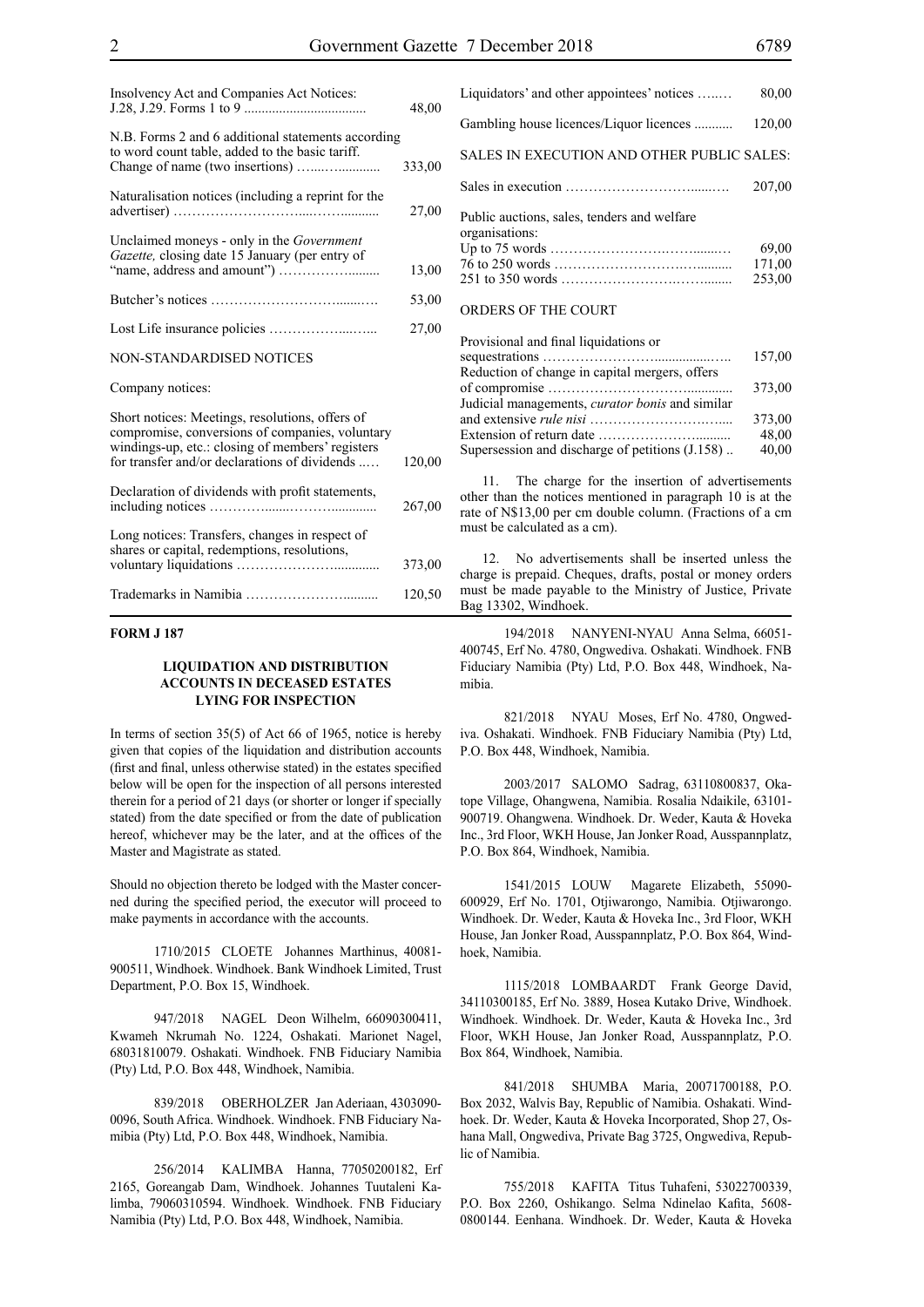Incorporated, Shop 27, Oshana Mall, Ongwediva, Private Bag 3725, Ongwediva, Republic of Namibia.

532/2018 KAHUURE Evelyn Katondua, 68050- 301214, Erf No. 174, Nossobville. Thomas Kahuure, 63111000206. Gobabis. Windhoek. Kempen-Maske Legal Practitioners, P.O. Box 55, Gobabis.

1857/2017 THOMAS Samuel, 60031100988, Windhoek, Khomas Region. Hileni Thomas, 60091901219. Windhoek. Windhoek. Sisa Namandje & Co. Inc., No. 11 Robert Mugabe Street, Windhoek.

207/2017 SHIKOLOLO Abolosius, 53062200391, Erf 3683, Gladiola Street, Khomasdal, Windhoek. Windhoek. Shikale & Associates, Office B003, Shapumba Towers, Guthenberg Street, Ausspannplatz, P.O. Box 26542, Windhoek.

 $\frac{1}{2}$ 

### **FORM J 193**

### **NOTICE TO CREDITORS IN DECEASED ESTATES**

All persons having claims against the estates mentioned below are hereby called upon to lodge their claims with the executors concerned, within 30 days (or otherwise as indicated) calculated from the date of publication hereof. The information is given in the following order: Estate number, surname and Christian names, date of birth, identity number, last address, date of death; surviving spouse's names, surname, date of birth and identity number; name and address of executor or authorised agent, period allowed for lodgement of claims if other than 30 days.

1725/2018 DANIELS Louise Margaret, Windhoek, 18 October 1939, 39101800140, Rehoboth, 10 October 2018. William Julius Daniels, 11 January 1938, 38011100610. Bank Windhoek Ltd, P.O. Box 15, Windhoek.

1650/2018 VAN DER BANK Ellen Margret, 60032500327, Windhoek. Karel van der Bank. Bank Windhoek Limited, Trust Department, P.O. Box 15, Windhoek.

1680/2018 SCHOEMAN Steyn, Windhoek, 4 June 1952, 52060400392, Swakopmund, 3 October 2018. FNB Fiduciary Namibia (Pty) Ltd, P.O. Box 448, Windhoek, Namibia.

1641/2018 COMBRINK Nicolaas Johannes Jacobus, Windhoek, 13 November 1963, 63111350089, Farm Annex Alion 170, Dendron, Limpopo. Dr. Weder, Kauta & Hoveka Inc., 3rd Floor, WKH House, Jan Jonker Road, Ausspannplatz, P.O. Box 864, Windhoek, Namibia.

1566/2018 #KHEIMSES Veronika Myriam, Windhoek, 15 July 1972, 72071500326, Erf No. 953, Washington Street, Otjomuise, Windhoek, 4 September 2017. Bennestus Kheimseb, 21 November 1969, 69112100110. Dr. Weder, Kauta & Hoveka Inc., 3rd Floor, WKH House, Jan Jonker Road, Ausspannplatz, P.O. Box 864, Windhoek, Namibia.

1630/2018 DU PLESSIS Theodore, Windhoek, 29 September 1955, 55092900520, Erf No. 223, Nangolo Mbumba Street, Walvis Bay, 15 September 2018. Magrieta du Plessis, 30 January 1964, 64013000075. Dr. Weder, Kauta & Hoveka Inc., 3rd Floor, WKH House, Jan Jonker Road, Ausspannplatz, P.O. Box 864, Windhoek, Namibia.

1349/2017 GAWANAB Johannes, Windhoek, 12 April 1930, 30041200225, Erf No. 521, Gibeon, 1 January 2004. Susanna Gawanas, 6 January 1940, 40010600264. Dr. Weder, Kauta & Hoveka Inc., 3rd Floor, WKH House, Jan Jonker Road, Ausspannplatz, P.O. Box 864, Windhoek, Namibia.

1107/2018 FOURIE Gisela, Windhoek, 24 July 1937, 37072400109, Erf 19, Block A, Rehoboth, 9 May 2018. Van der Merwe-Greeff Andima Inc., 28 Church Street, P.O. Box 2356, Windhoek.

1105/2018 NKANDI Aina Nampila, Windhoek, 3 September 1935, 35090300011, Olukulo, Tsadi Uukwaluudhi, Omusati, 18 November 2014. Van der Merwe-Greeff Andima Inc., 28 Church Street, P.O. Box 2356, Windhoek.

1674/2018 ASSEGAAI Dawid, Windhoek, 9 September 1964, 64090901375, Erf No. Rehoboth B972, 15 August 2018. Pamela Cicelia Assegaai, 6 March 1965, 65030600159. V.T. van Wyk Attorneys, Ground Floor, Hebron House, Plot A129, Rehoboth.

280/2018 BASSON Rudolf Randel, Windhoek, 27 October 1963, 63102700233, Erf No. Rehoboth D281, 23 October 2017. Lorinda Regina Basson, 25 March 1963, 63032500192. V.T. van Wyk Attorneys, Ground Floor, Hebron House, Plot A129, Rehoboth.

1690/2018 SHISHIVENI Erastus, 8 February 1980, 80020800126, Section 20, Ongava Court, 11 May 2018. Fisher, Quarmby & Pfeifer, P.O. Box 37, Windhoek.

1534/2018 HILL George Rennie, 10 August 1950, 50081000405, Parow, Western Cape, Republic of South Africa, 30 October 2017. Charmaine Schultz Legal Practitioners, P.O. Box 23823, Windhoek.

1644/2018 SHAANIKA Elise, Windhoek, 19 August 1957, 57081900540, Erf 7616, Windhoek North, 10 April 2018. Diedericks Inc, P.O. Box 50025, Bachbrecht, Windhoek.

1149/2018 JASON Paavo Natangwe, 77052810107, Outapi, Omusati Region, 2 May 2018. Shikale & Associates, Office B003, Shapumba Towers, Guthenberg Street, Ausspannplatz, P.O. Box 26542, Windhoek.

#### **FORM 5**

### **PAYMENT OF DIVIDENDS AND COLLECTION OF CONTRIBUTIONS IN SEQUESTRATED ESTATES OR COMPANIES BEING WOUND UP**

The liquidation accounts and plans of distribution or contribution in the sequestrated estates or companies being wound up mentioned below having been confirmed on dates mentioned therein, notice is hereby given, pursuant to sub-section (1) of section one hundred and thirteen of the Insolvency Act, 1936, and section 409(2) of the Companies Act, 1973, that dividends are in the course of payment or contributions are in the course of collection in the said estates or companies as set forth below, and that every creditor liable to contribution is required to pay the trustee the amount for which he/she is liable at the address mentioned below.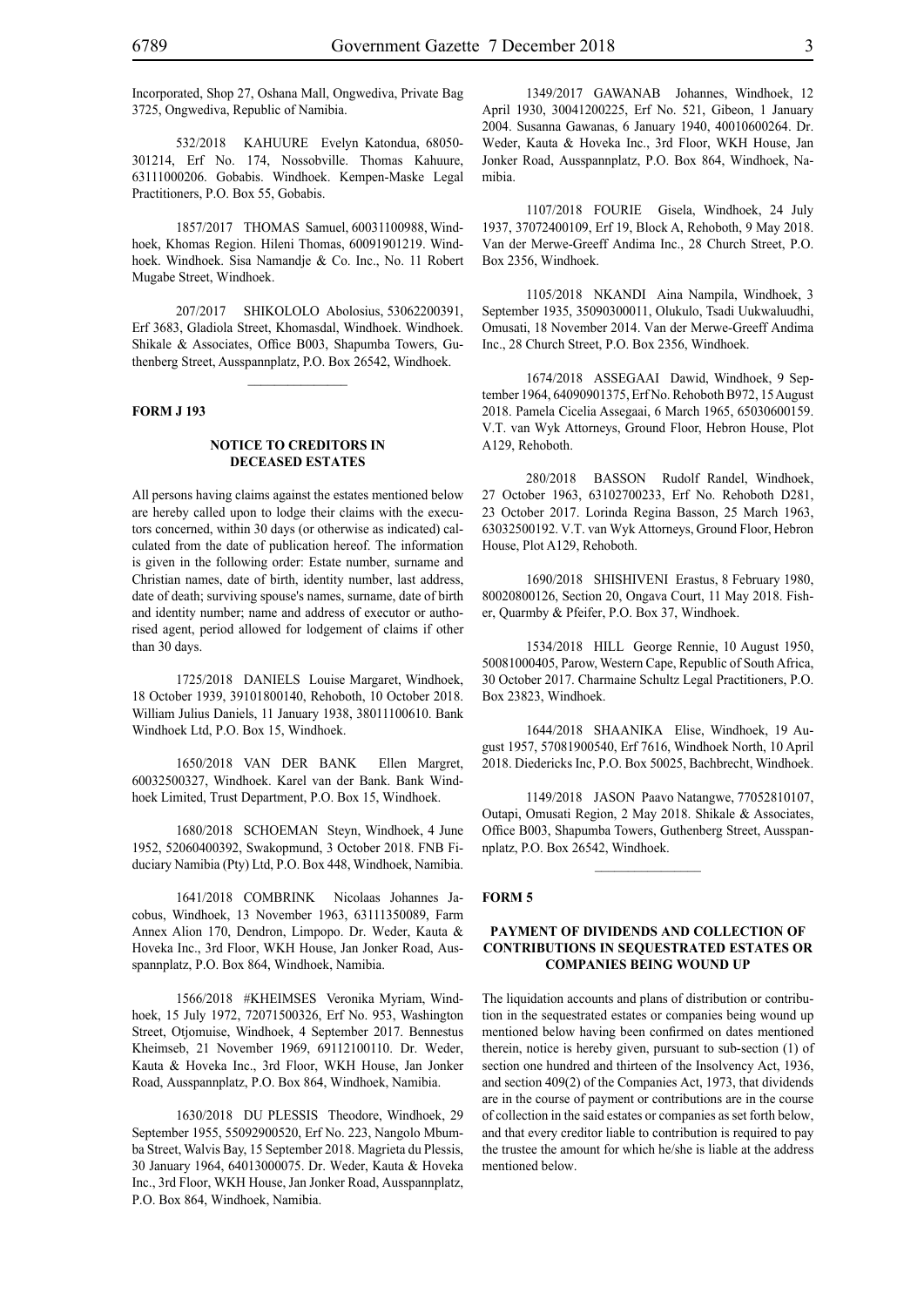The particulars are given in the following order: Number of estate or company; name and description of estate or company; date when account confirmed; whether a dividend is being paid or contribution collected or both; name and address of Trustee or Liquidator.

W12/2012 **Komsberg Farming (Pty) Ltd** (In Liquidation). First liquidation and Distribution Account was confirmed on 6 November 2018. No Dividends to be paid as all balancnes are carried forward to the Second Liquidation and Distribution Account. Alwyn Petrus van Straten, P.O. Box 32098, Windhoek.

 $\frac{1}{2}$ 

### **J295**

#### **NOTICE OF CURATOR AND TUTOR**

In terms of section 75 of the Administration of Estates Act, No. 66 of 1965 (as amended), notice is hereby given of appointment of a person as Curator or Tutor by Masters, or of termination of such appointment.

Estate No.: C1/2018

Person under \*curatorship (full name, surname and address): Willem Johannes Hattingh, born on 9 February 1927, resident at Huis Palms, 11th Street, Walvis Bay, Namibia.

Name and address of \*Curator.: Denise Engel, Identity Number: 690801 0037 4, dentist at City Dental Windhoek, residing at 146 Eros Weg, Windhoek, Namibia.

Whether \*Appointment as from 3 August 2018.

MASTER OF THE HIGH COURT WINDHOEK

### **LAW SOCIETY OF NAMIBIA**

 $\frac{1}{2}$ 

### **CURATORSHIP TRUST ACCOUNT OF KIRSTEN & COMPANY INCORPORATED NO. C7/2018**

Notice is herewith given that Margaretha Steinmann in her capacity as Director of the Law Society of Namibia of 1st Floor, Namlex Chambers, 333 Independence Avenue, Windhoek has been duly appointed by the Master of the High Court of Namibia by virtue of the Letters of **Curatorship No. C7/2018** and that she is authorised as such to act as the Curator Bonis of **KIRSTEN & COMPANY INCORPORATED** to control and administer the trust account and related investment accounts of the practice and to have access to the files related to the trust account and related investment accounts of the practice in the winding up of the trust account.

 $\frac{1}{2}$ 

THE LAW SOCIETY OF NAMIBIA PO BOX 714 WINDHOEK

### **IN THE MAGISTRATE COURT OF THE DISTRICT OF WINDHOEK**

#### **HELD AT WINDHOEK CASE NO: 7579/2017**

In the matter between:

### **FRANCOIS PROPERTIES CC** Judgement Creditor

and

**MADMELIAN HANDURA** Judgement Debtor

#### **NOTICE OF SALE IN EXECUTION (IMMOVABLE PROPERTY)**

Pursuant to a Warrant of Execution of the above Honorable Court granted on **15 MAY 2018**, the following immovable property will be sold without reserve and voetstoots by the Deputy Sheriff of the District of **WINDHOEK** on **6 FEB-RUARY 2019** at **12H00** at ERF 445, OTJOMUISE, WIND-HOEK, REPUBLIC OF NAMIBIA.

| <b>CERTAIN:</b>             | 445, Otiomuise                                                                                                                            |
|-----------------------------|-------------------------------------------------------------------------------------------------------------------------------------------|
| SITUATED:                   | In the Munucipality of Windhoek<br>(Registration Division "K")<br>Khomas Region                                                           |
| <b>MEASURING:</b>           | 310 (three one nil) square meters                                                                                                         |
| CONSTISTING OF: 2 Dwellings | Dwelling 1: 3 Bedrooms, 2 Bathrooms.<br>Kitchen <sup>-</sup><br>Dwelling 2: 1 Outside Flat with 1 Bed-<br>room, Kitchen and Toilet/Shower |

The "Conditions of Sale - in Execution" will lie for inspection at the office of the Deputy Sheriff at WINDHOEK and the Plaintiff's Attorneys, Philip Swanepoel Legal Practitioners, at the under mentioned address.

Dated at Windhoek on this 27th day of November 2018.

PHILIP SWANEPOEL LEGAL PRACTITIONERS LEGAL PRACTITIONERS FOR PLAINTIFF EROS AIRPORT, AVIATION ROAD WINDHOEK NAMIBIA

### **HC-MD-CIV-MOT-EXP-2018/00311 IN THE HIGH COURT OF NAMIBIA, MAIN DIVISION, HELD AT WINDHOEK ON FRIDAY, THE 16th DAY OF NOVEMBER 2018 BEFORE THE HONOURABLE JUSTICE MASUKU**

In the *ex parte* application of:

GERHARDT JESSEN **Applicant** 

### **COURT ORDER**

Having heard **Ms. Kirsten**, and having read the Application for HC-MD-CIV-MOT-EXP-2018/00311 and other documents filed of record: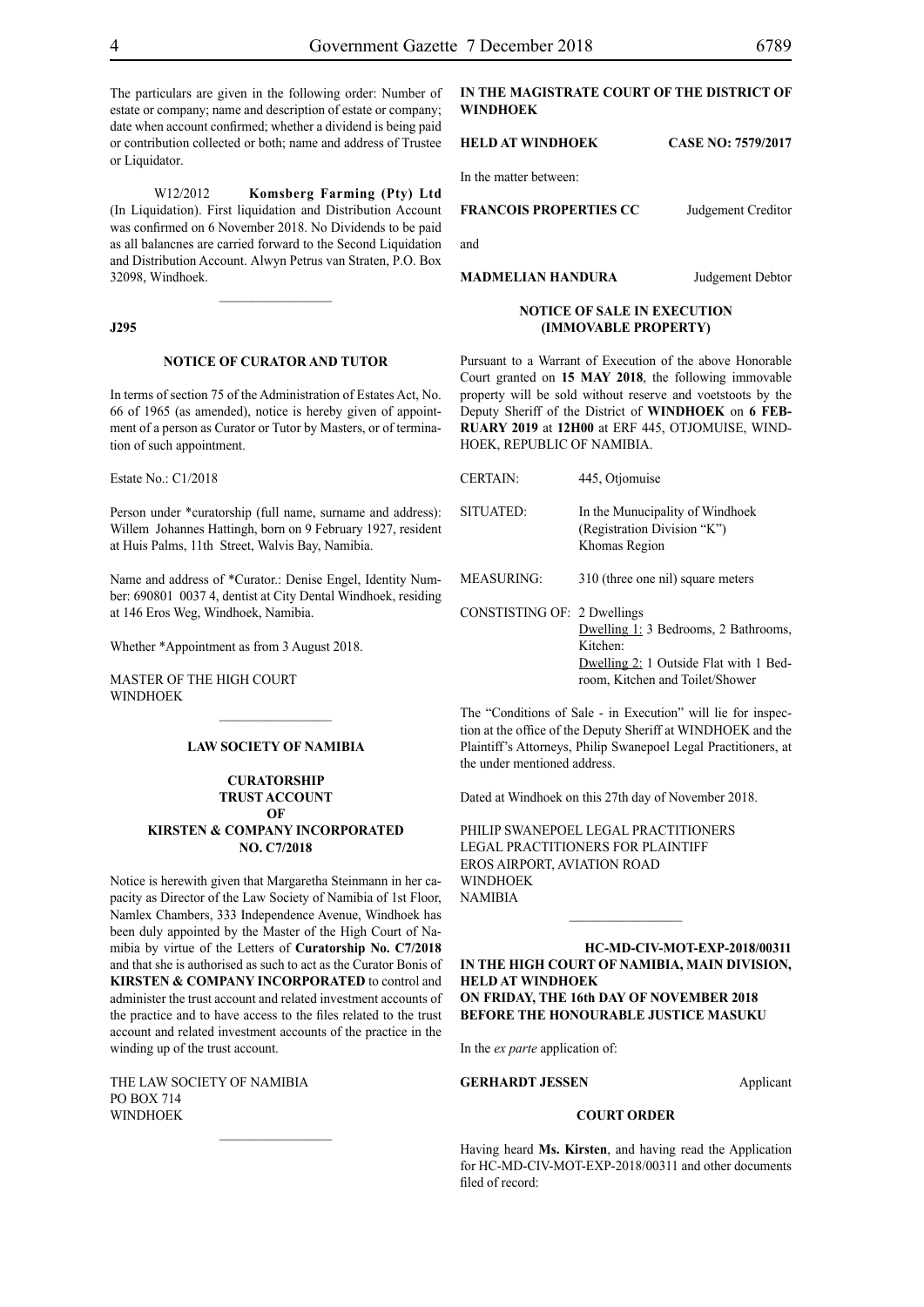### **IT IS HEREBY ORDERED THAT:**

- 1. The Applicant's estate is accepted for surrender.
- 2. Matter is removed from the roll and regarded finalised.

BY ORDER OF THE COURT

### REGISTRAR

TO: STEPHEN VLIEGHE On behalf of Applicant Koep & Partners 33 Schanzen Road Windhoek Namibia

The Master of the High Court John Meinert Street, Windhoek

### **HC-MD-CIV-MOT-EXP-2018/00312 IN THE HIGH COURT OF NAMIBIA, MAIN DIVISION, HELD AT WINDHOEK ON FRIDAY, THE 16th DAY OF NOVEMBER 2018 BEFORE THE HONOURABLE JUSTICE MASUKU**

 $\frac{1}{2}$ 

In the *ex parte* application of:

### **TRANSTECH SOLAR ENERGY CC** Applicant

### **COURT ORDER**

Having heard **Ms. Kirsten-Garbers**, and having read the Application for HC-MD-CIV-MOT-EXP-2018/00312 and other documents filed of record:

### **IT IS HEREBY ORDERED THAT:**

The matter is postponed to 18 January 2018 and the rule nisi is extended to the same date.

### BY ORDER OF THE COURT

### REGISTRAR

TO: STEPHEN VLIEGHE On behalf of Applicant Koep & Partners 33 Schanzen Road Windhoek Namibia

The Master of the High Court John Meinert Street, Windhoek  $\frac{1}{2}$ 

### **THE ALIENS ACT, 1937 NOTICE OF INTENTION OF CHANGE OF SURNAME**

I, **tomas tonateni likius**, residing at Omangundu Villiage and unemployed intend applying to the Minister of Home Affairs for authority under section 9 of the Aliens Act, 1937, to assume the surname **haufiku** for the reasons I want to change my surname from **LIKIUS** to be **HAUFIKU**  thats all.

I previously bore the name **tomas tonateni likius.**

Any person who objects to my assumption of the said surname of **HAUFIKU** should as soon as may be lodge his or her objection, in writing, with a statement of his or her reasons therefor, with the Magistrate of Windhoek.

### **t. t. likius NAMIBIA**

### **THE ALIENS ACT, 1937 NOTICE OF INTENTION OF CHANGE OF SURNAME**

I, ALINA NDAHAFA BETUEL, residing at Erf 2048, Mary Street, Khomasdal, 27 and self-employed intend applying to the Minister of Home Affairs for authority under section 9 of the Aliens Act, 1937, to assume the surname **aipumbu** for the reasons I want to change from my mother's to my father's surname.

I previously bore the name **ALINA NDAHAFA BETUEL.** 

Any person who objects to my assumption of the said surname of **aipumbu** should as soon as may be lodge his or her objection, in writing, with a statement of his or her reasons therefor, with the Magistrate of Windhoek.

**a. n. betuel windhoek NAMIBIA**

### **THE ALIENS ACT, 1937 NOTICE OF INTENTION OF CHANGE OF SURNAME**

I, **fikuliwa immanuel kauhakanwa**, residing at P.O. Box 8804, Ongwediva and unemployed intend applying to the Minister of Home Affairs for authority under section 9 of the Aliens Act, 1937, to assume the surname **KAUDINGE** for the reasons the surname that appears on my birth certificate is wrong. I have to use my grandfather's name which is **KAUDINGE** not my father's name which is on the birth certficate

I previously bore the name **fikuliwa immanuel kauhakanwa.**

Any person who objects to my assumption of the said surname of **kaudinge** should as soon as may be lodge his or her objection, in writing, with a statement of his or her reasons therefor, with the Magistrate of Windhoek.

**f. i. kauhakanwa ongwediva NAMIBIA**

### **THE ALIENS ACT, 1937 NOTICE OF INTENTION OF CHANGE OF SURNAME**

I, **Rosalia N. Joseph**, residing at Omatunda, Ohangwena and a learner intend applying to the Minister of Home Affairs for authority under section 9 of the Aliens Act, 1937, to assume the surname **NDAMANOMHATA** for the reasons I want to assume my father's surname.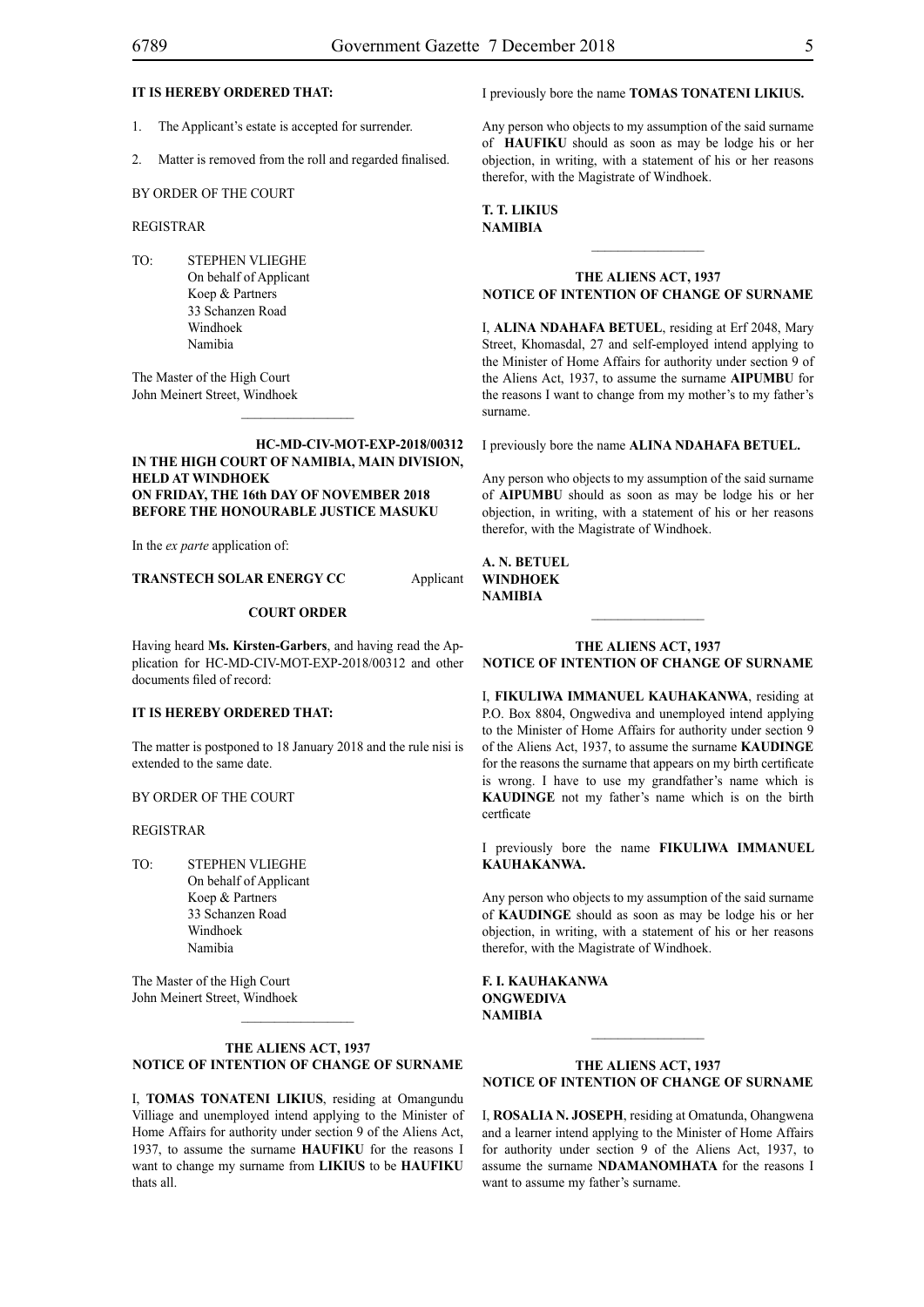I previously bore the name **Rosalia N. Joseph.**

Any person who objects to my assumption of the said surname of **NDAMANOMHATA** should as soon as may be lodge his or her objection, in writing, with a statement of his or her reasons therefor, with the Magistrate of Windhoek.

### **R. N. Joseph ohangwena NAMIBIA**

### **THE ALIENS ACT, 1937 NOTICE OF INTENTION OF CHANGE OF SURNAME**

 $\frac{1}{2}$ 

I, **keukeinge johannes shekudya**, residing at No. 12 Raben Weg, Hochland Park and unemployed intend applying to the Minister of Home Affairs for authority under section 9 of the Aliens Act, 1937, to assume the surname **HAUFIKU** for the reasons to assume the surname of my biological father.

I previously bore the name **keukeinge johannes shekudya.**

Any person who objects to my assumption of the said surname of **haufiku** should as soon as may be lodge his or her objection, in writing, with a statement of his or her reasons therefor, with the Magistrate of Windhoek.

**k. j. shekudya windhoek NAMIBIA**

### **THE ALIENS ACT, 1937 NOTICE OF INTENTION OF CHANGE OF SURNAME**

 $\frac{1}{2}$ 

I, **jenny mulela sitwala**, residing at BM71/107/2, Oos Road, Otjiwarongo and a minor intend applying to the Minister of Home Affairs for authority under section 9 of the Aliens Act, 1937, to assume the surname **muhapi** for the reasons to use the same surname of **MUHAPI** used by all my siblings, **SITWALA** which is only used by me.

I previously bore the name **jenny mulela sitwala.**

Any person who objects to my assumption of the said surname of **MUHAPI** should as soon as may be lodge his or her objection, in writing, with a statement of his or her reasons therefor, with the Magistrate of Windhoek.

**j. m. sitwala otjiwarongo NAMIBIA**

### **THE ALIENS ACT, 1937 NOTICE OF INTENTION OF CHANGE OF SURNAME**

 $\mathcal{L}_\text{max}$ 

I, **iilonga wilbard**, residing at Ogongo, Omaandi and unemployed intend applying to the Minister of Home Affairs for authority under section 9 of the Aliens Act, 1937, to assume the surname **UUPINDI** for the reasons that it is my father's surname and I would like to use the surname **UUPINDI** instead of **WILBARD**.

I previously bore the name **iilonga wilbard.**

Any person who objects to my assumption of the said surname of **UUPINDI** should as soon as may be lodge his or her objection, in writing, with a statement of his or her reasons therefor, with the Magistrate of Windhoek.

### **i. wilbard omaandi NAMIBIA**

#### **THE ALIENS ACT, 1937 NOTICE OF INTENTION OF CHANGE OF SURNAME**

 $\frac{1}{2}$ 

I, **ananias kandaka tjikarepo**, residing at Otjomuise, Windhoek and unemployed intend applying to the Minister of Home Affairs for authority under section 9 of the Aliens Act, 1937, to assume the surname **TJIRAMBA** for the reasons to use my mother's surname.

I previously bore the name **ananias kandaka tjikarepo.**

Any person who objects to my assumption of the said surname of **tjiramba** should as soon as may be lodge his or her objection, in writing, with a statement of his or her reasons therefor, with the Magistrate of Windhoek.

**a.k. tjikarepo windhoek NAMIBIA**

### **THE ALIENS ACT, 1937 NOTICE OF INTENTION OF CHANGE OF SURNAME**

 $\frac{1}{2}$ 

I, **kamana rosa nkumbi**, residing at Rundu and a pupil intend applying to the Minister of Home Affairs for authority under section 9 of the Aliens Act, 1937, to assume the surname **SITAMBARA** for the reasons that **SITAMBARA** is the family name.

I previously bore the name **kamana rosa nkumbi.**

Any person who objects to my assumption of the said surname of **sitambara** should as soon as may be lodge his or her objection, in writing, with a statement of his or her reasons therefor, with the Magistrate of Windhoek.

**k. r. nkumbi rundu NAMIBIA**

### **THE ALIENS ACT, 1937 NOTICE OF INTENTION OF CHANGE OF SURNAME**

 $\frac{1}{2}$ 

I, **esegiel muyame rukero**, residing at Hendrick Isaack, Soweto, Windhoek and unemployed intend applying to the Minister of Home Affairs for authority under section 9 of the Aliens Act, 1937, to assume the surname **REMEMBER RUHOZU** for the reasons that I use to stay with my grandfather and when my parents went to apply for my birth certificate they never gave it to my grandfather and he never knew which names they given on my birth certificate although all names are mine. I used **REMEMBER RUHOZU** in school as it appear on my junior secondary certificate.